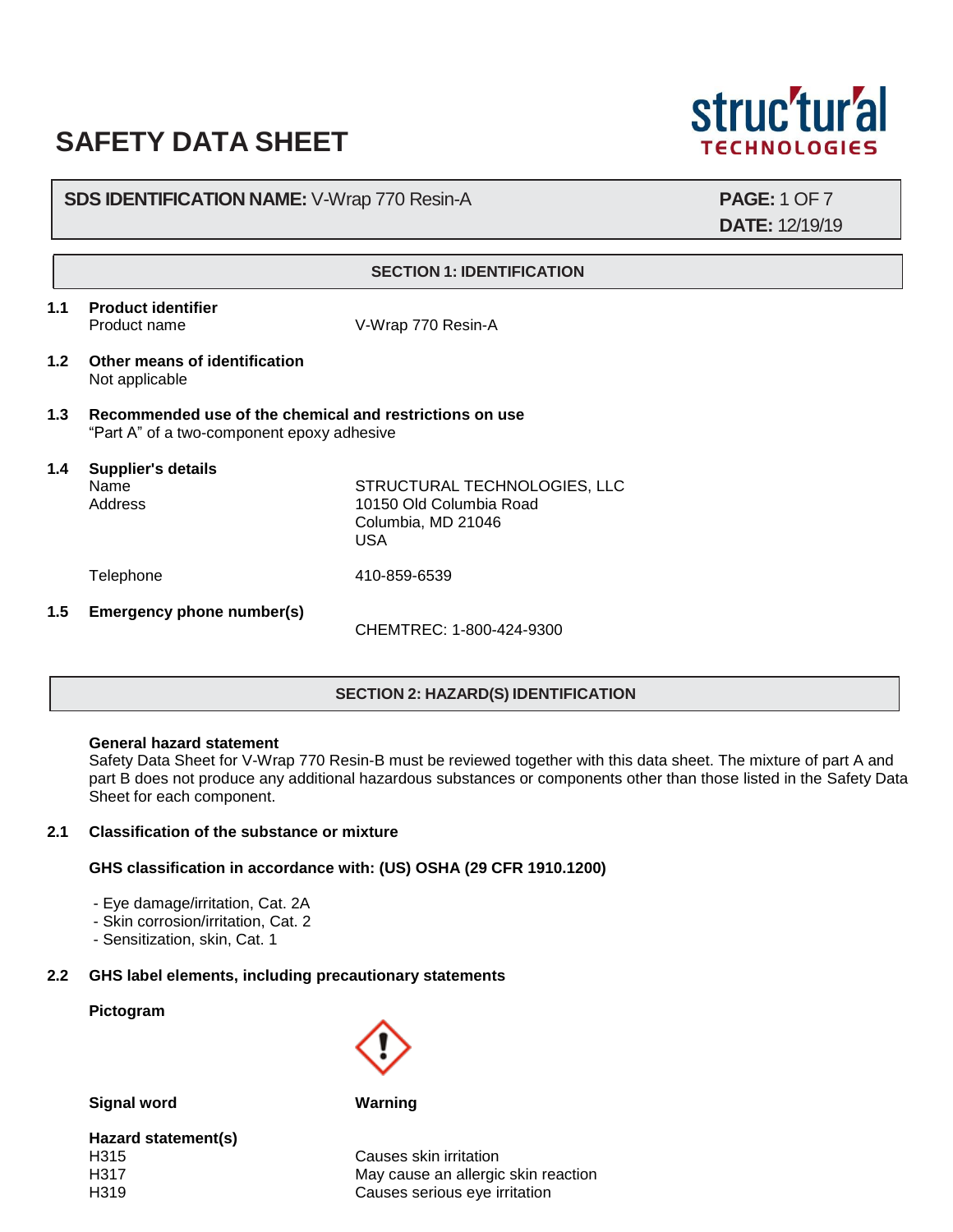| <b>Precautionary statement(s)</b> |                                                                                |
|-----------------------------------|--------------------------------------------------------------------------------|
| P <sub>261</sub>                  | Avoid breathing fume/gas/mist/vapors/spray.                                    |
| P <sub>264</sub>                  | Wash hands and exposed skin thoroughly after handling.                         |
| P <sub>272</sub>                  | Contaminated work clothing must not be allowed out of the workplace.           |
| P <sub>280</sub>                  | Wear eye protection/face protection/protective gloves.                         |
| P302+P352                         | IF ON SKIN: Wash with plenty of water                                          |
| P305+P351+P338                    | IF IN EYES: Rinse cautiously with water for several minutes. Remove contact    |
|                                   | lenses if present and easy to do. Continue rinsing.                            |
| P333+P313                         | If skin irritation or rash occurs: Get medical advice/attention.               |
| P337+P313                         | If eye irritation persists: Get medical advice/attention.                      |
| P362+P364                         | Take off contaminated clothing and wash it before reuse.                       |
| P <sub>501</sub>                  | Dispose of contents/container in accordance with applicable Federal, State and |
|                                   | local laws and regulations                                                     |

## **SECTION 3: COMPOSITION/INFORMATION ON INGREDIENTS**

## **3.1 Substances** - Not applicable.

#### **3.2 Mixtures**

| <b>Components</b>                                          |                   |
|------------------------------------------------------------|-------------------|
| Component*                                                 | Concentration*    |
| Bisphenol A Polyglycidyl Ether Resin (CAS no.: 25068-38-6) | > 60.0 % (weight) |

## **Trade secret statement (OSHA 1910.1200(i))**

\*The specific chemical identities and/or actual concentrations or actual concentration ranges for one or more listed components are being withheld as trade secrets under the US regulation 29 CFR 1910.1200(i).

# **SECTION 4: FIRST AID MEASURES**

#### **4.1 Description of necessary first-aid measures**

| General advice          | Consult a physician. Show this safety data sheet to the doctor in attendance.<br>Move out of dangerous area.                                                                                                                                                                      |
|-------------------------|-----------------------------------------------------------------------------------------------------------------------------------------------------------------------------------------------------------------------------------------------------------------------------------|
| If inhaled              | If breathed in, move person into fresh air. If not breathing, give artificial<br>respiration. Consult a physician.                                                                                                                                                                |
| In case of skin contact | Wash with plenty of water for at least 15 minutes. Call a poison center or doctor<br>if irritation develops or persists. Take off contaminated clothing and wash it<br>before reuse.                                                                                              |
| In case of eye contact  | Rinse cautiously with water for at least 15 minutes. Remove contact lenses, if<br>present and easy to do. Continue rinsing. If eye irritation persists: Get medical<br>attention/advice.                                                                                          |
| If swallowed            | Call a poison center or doctor if you feel unwell. If vomiting occurs naturally,<br>have victim lean forward to reduce the risk of aspiration. Do NOT induce<br>vomiting unless directed to do so by medical personnel. Never give anything by<br>mouth to an unconscious person. |

#### **4.2 Most important symptoms/effects, acute and delayed**

The most important known symptoms and effects are described in the labelling (see section 2) and/or in section 11

| If inhaled | May cause respiratory irritation. Signs/symptoms may include cough, sneezing, |
|------------|-------------------------------------------------------------------------------|
|            | nasal discharge, headache, hoarseness, and nose and throat pain.              |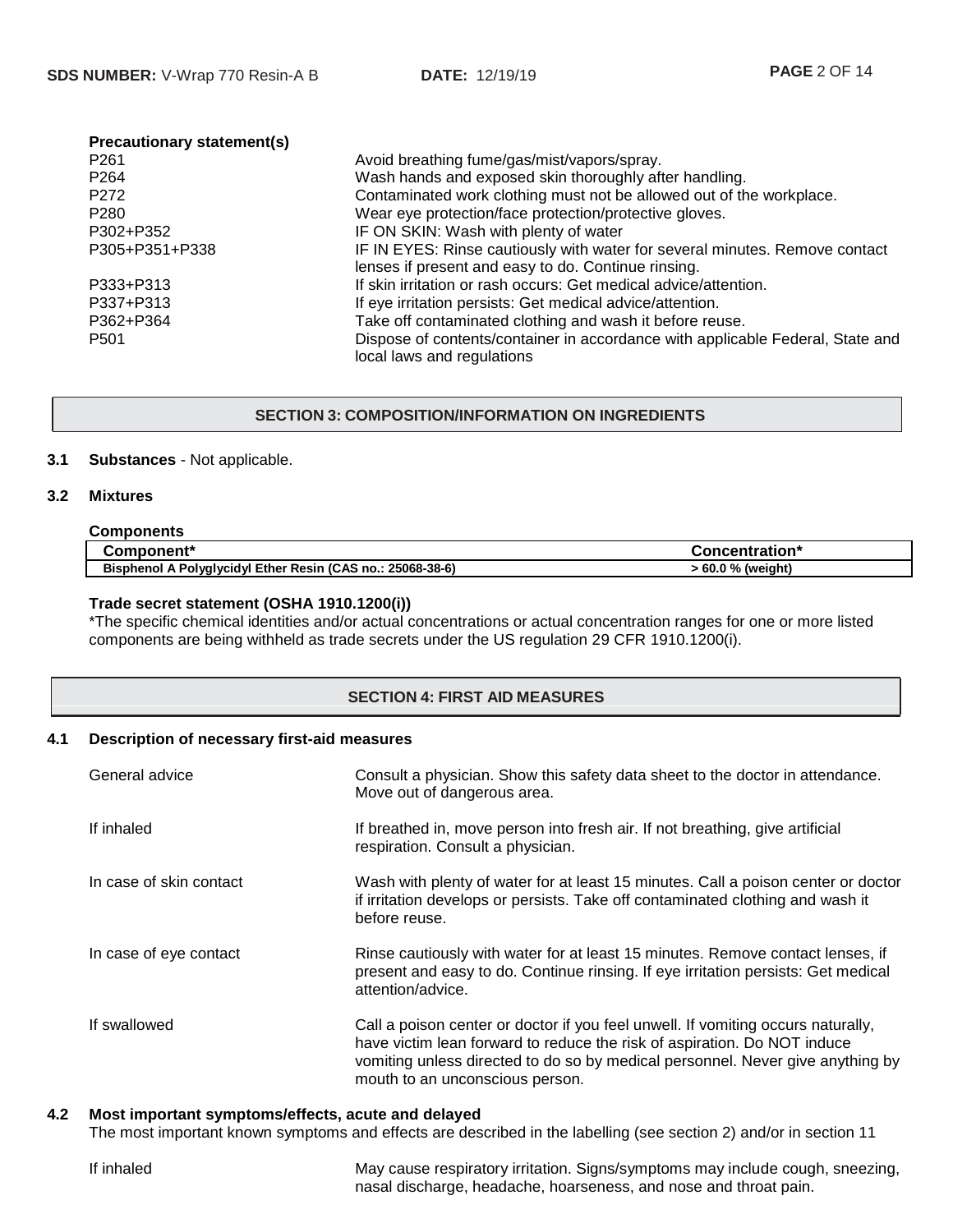In case of skin contact May cause an allergic skin reaction. May cause skin irritation. Signs/symptoms may include rash, localized redness, swelling, and itching. In case of eye contact May cause eye irritation. Signs/symptoms may include redness, swelling, pain,

**4.3 Indication of immediate medical attention and special treatment needed, if necessary** No data available.

## **SECTION 5: FIRE FIGHTING MEASURES**

tearing, and blurred or hazy vision.

## **5.1 Suitable extinguishing media** Use water spray, alcohol-resistant foam, dry chemical or carbon dioxide.

- **5.2 Specific hazards arising from the chemical** Hazardous decomposition products: Carbon oxides.
- **5.3 Special protective actions for fire-fighters** Wear self-contained breathing apparatus for firefighting if necessary.

## **SECTION 6: ACCIDENTAL RELEASE MEASURES**

## **6.1 Personal precautions, protective equipment and emergency procedures** Ensure adequate ventilation. Wear respiratory protection. For personal protection see section 8.

#### **6.2 Environmental precautions**

Prevent further leakage or spillage if safe to do so. Do not let product enter drains. Discharge into the environment must be avoided.

#### **6.3 Methods and materials for containment and cleaning up**

Contain and collect spillage with non-combustible, absorbent material e.g. sand, earth, vermiculite or diatomaceous earth if safe to do so. Keep in suitable, closed containers for disposal.

#### **Reference to other sections**

For disposal see section 13.

# **SECTION 7: HANDLING AND STORAGE**

#### **7.1 Precautions for safe handling**

Avoid contact with skin and eyes. Avoid inhalation of vapour or mist. Handle in accordance with good industrial hygiene and safety practice. Keep away from heat, sparks and open flame. For precautions see section 2.2.

#### **7.2 Conditions for safe storage, including any incompatibilities**

Keep container tightly closed in a dry, cool and well-ventilated place.

## **Specific end use(s)**

Apart from the uses mentioned in section 1.2 no other specific uses are stipulated

## **SECTION 8: EXPOSURE CONTROLS/PERSONAL PROTECTION**

# **8.1 Control parameters**

Not established

**8.2 Appropriate engineering controls**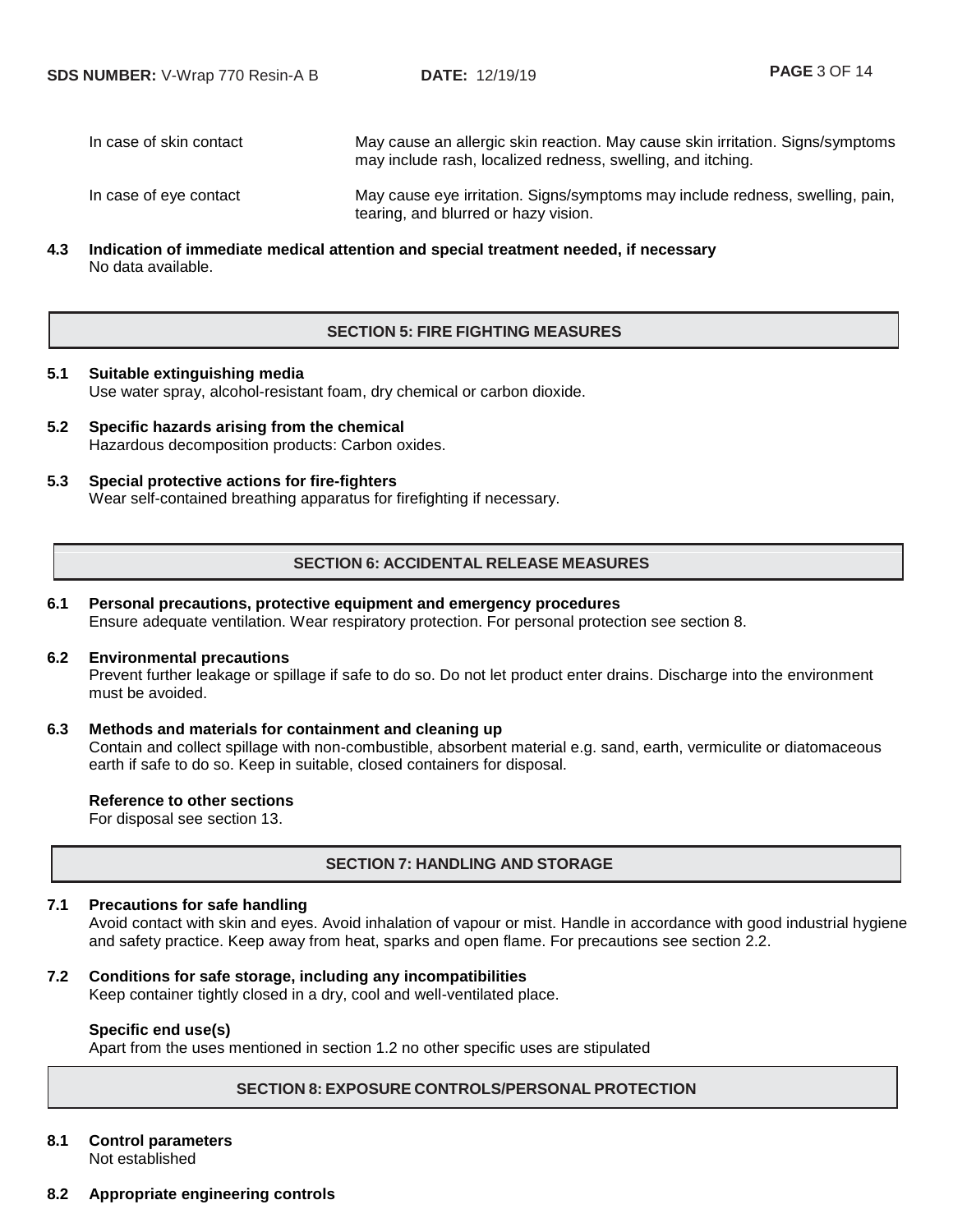Use ventilation adequate to keep exposures (airborne levels of dust, fume, vapor, gas, etc.) below recommended exposure limits.

## **8.3 Individual protection measures, such as personal protective equipment (PPE)**

# **Pictograms**



## **Eye/face protection**

Tightly fitting safety goggles. Use equipment for eye protection tested and approved under appropriate government standards such as NIOSH (US) or EN 166(EU).

## **Skin protection**

Handle with gloves. Gloves must be inspected prior to use. Use proper glove removal technique (without touching glove's outer surface) to avoid skin contact with this product. Dispose of contaminated gloves after use in accordance with applicable laws and good laboratory practices. Wash and dry hands.

## **Body protection**

The type of protective equipment must be selected according to the concentration and amount of the dangerous substance at the specific workplace.

## **Respiratory protection**

Respiratory protection is not normally required when using this product with adequate local exhaust ventilation. Where risk assessment shows air-purifying respirators are appropriate use respirator and components tested and approved under appropriate government standards such as NIOSH (US) or CEN (EU).

## **Thermal hazards**

No data available

#### **Environmental exposure controls**

Do not let product enter drains.

## **SECTION 9: PHYSICAL & CHEMICAL PROPERTIES**

## **Information on basic physical and chemical properties**

| Appearance/form (physical state, color, etc.)<br>Odor | Clea<br>Epo: |
|-------------------------------------------------------|--------------|
| Odor threshold                                        | No c         |
| рH                                                    | No c         |
| Melting point/freezing point                          | No c         |
| Initial boiling point and boiling range               | No c         |
| Flash point                                           | > 26         |
| Evaporation rate                                      | No c         |
| Flammability (solid, gas)                             | Not :        |
| Upper/lower flammability limits                       | No c         |
| Upper/lower explosive limits                          | No c         |
| Vapor pressure                                        | No c         |
| Vapor density                                         | No c         |
| Relative density                                      | No c         |
| Specific gravity                                      | 1.16         |
| Solubility(ies)                                       | Misc         |
| Partition coefficient: n-octanol/water                | No c         |
| Auto-ignition temperature                             | No c         |
| Decomposition temperature                             | No c         |
| Viscosity                                             | No c         |
| <b>Explosive properties</b>                           | No c         |

Clear to yellow liquid Epoxy odor No data available. No data available. No data available. No data available. Flash point > 267°F/131°C No data available. Not applicable. No data available. No data available. No data available. No data available. No data available. Miscible in water No data available. No data available. No data available. No data available. No data available.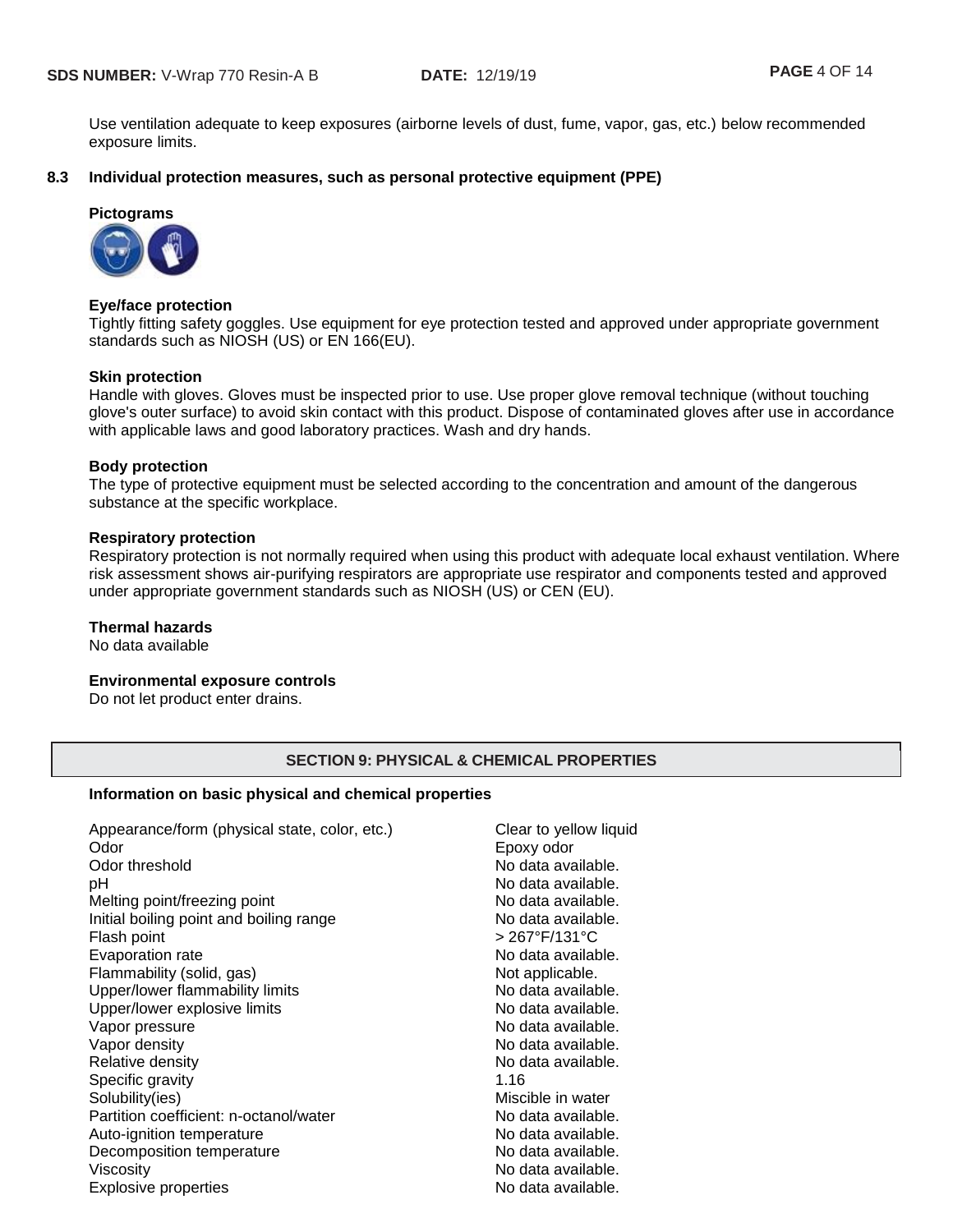Oxidizing properties No data available.

# **SECTION 10: STABILITY AND REACTIVITY**

**10.1 Reactivity** – Not data available.

- **10.2 Chemical stability** Stable under normal storage conditions.
- **10.3 Possibility of hazardous reactions** Exothermic polymerization will occur in the presence of strong acids, bases, amines and thiols.
- **10.4 Conditions to avoid** Keep away from heat, flames and sparks. Keep away from incompatible materials.
- **10.5 Incompatible materials** Strong acids, bases, amines, thiols and oxidizing agents.
- **10.6 Hazardous decomposition products** Carbon oxides

## **SECTION 11: TOXICOLOGICAL INFORMATION**

#### **Information on toxicological effects**

**Acute toxicity**

Based on available data, classification data are not met

Likely Routes of Exposure: Eye contact. Skin contact.

Bisphenol A epichlorohydrin polymer (CAS no.: 25068-38-6) LD50 (oral) – rat – 11400 mg/kg LD50 (skin) – rabbit - >20mL/kg

#### **Skin corrosion/irritation**

Causes skin irritation

#### **Serious eye damage/irritation**

Causes serious eye irritation

## **Respiratory or skin sensitization**

May cause an allergic skin reaction

#### **Germ cell mutagenicity**

No data available

#### **Carcinogenicity**

IARC: No component of this product present at levels greater than or equal to 0.1% is identified as probable, possible or confirmed human carcinogen by IARC.

NTP: No component of this product present at levels greater than or equal to 0.1% is identified as a known or anticipated carcinogen by NTP.

OSHA: No component of this product present at levels greater than or equal to 0.1% is identified as a carcinogen or potential carcinogen by OSHA.

#### **Reproductive toxicity**

No data available

**STOT-single exposure** No data available

**STOT-repeated exposure** No data available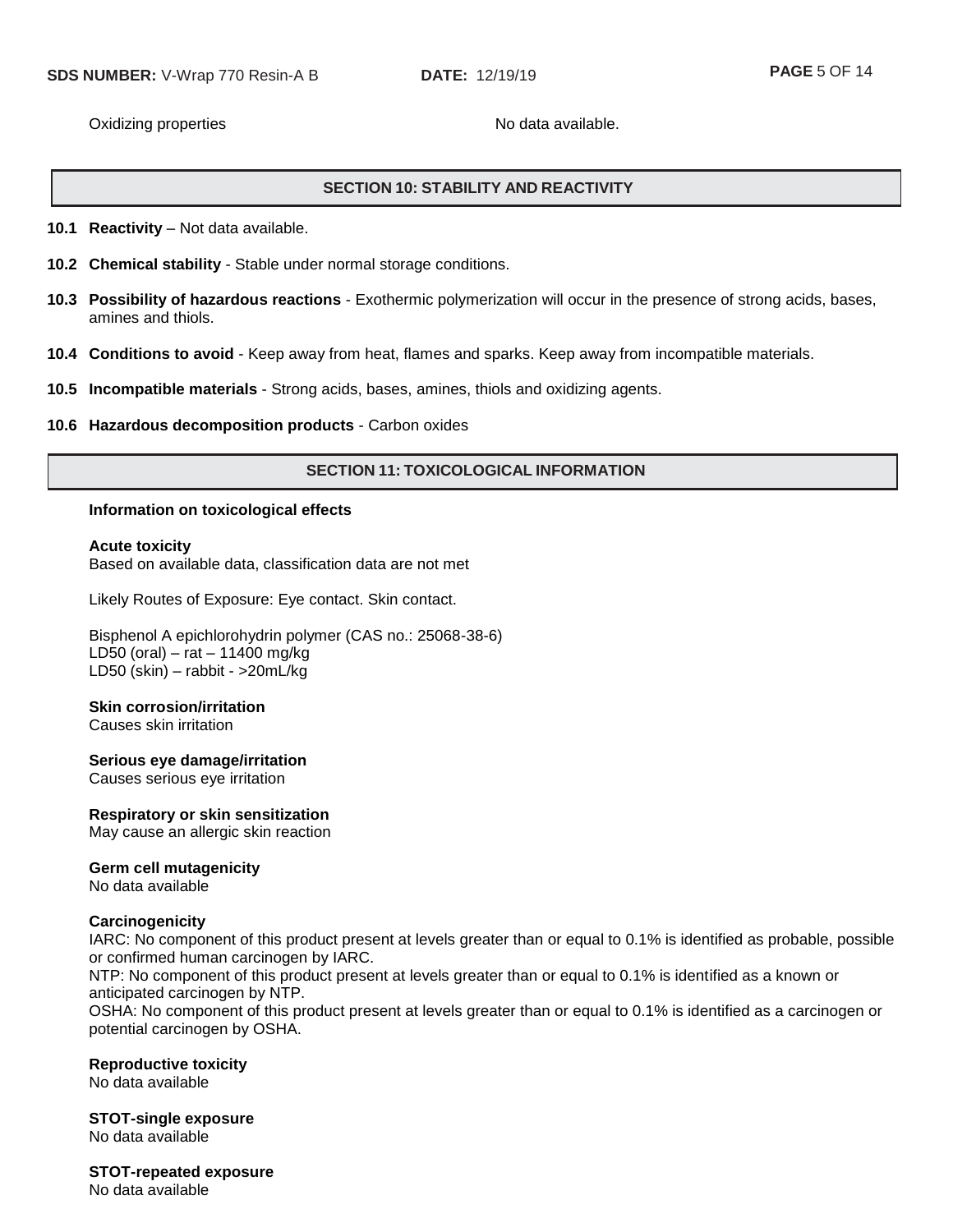#### **Aspiration hazard**

No data available

#### **SECTION 12: ECOLOGICAL INFORMATION**

**Toxicity** - No data available on product

**Persistence and degradability** - No data available on product

**Bioaccumulative potential** - No data available on product

**Mobility in soil** - No data available

**Results of PBT and vPvB assessment** - PBT/vPvB assessment not available as chemical safety assessment not required/not conducted

**Other adverse effects** - No data available.

## **SECTION 13: DISPOSAL CONSIDERATIONS**

#### **Disposal of the product**

Disposal should be in accordance with applicable Federal, State and local laws and regulations. Local regulations may be more stringent than State or Federal requirements.

#### **Disposal of contaminated packaging**

Dispose of as unused product.

## **SECTION 14: TRANSPORTATION INFORMATION**

## **DOT (US)**

Not dangerous goods

#### **IMDG**

UN Number: UN 3082 Class: 9 Packing group: III Proper Shipping Name: Environmentally Hazardous Substances, Liquid N.O.S. (Bisphenol A diglycidyl ether resin)

#### **IATA**

UN Number: UN 3082 Class: 9 Packing group: III Proper Shipping Name: Environmentally Hazardous Substances, Liquid N.O.S. (Bisphenol A diglycidyl ether resin)

#### **SECTION 15: REGULATORY INFORMATION**

#### **15.1 Safety, health and environmental regulations specific for the product in question**

#### **California Prop. 65 components**

WARNING: This product can expose you to chemicals including Phenyl glycidyl ether, which is known to the State of California to cause cancer. For more information go to www.P65Warnings.ca.gov.

#### **SARA 302 Components**

No chemicals in this material are subject to the reporting requirements of SARA Title III, Section 302.

## **SARA 311/312 Hazards**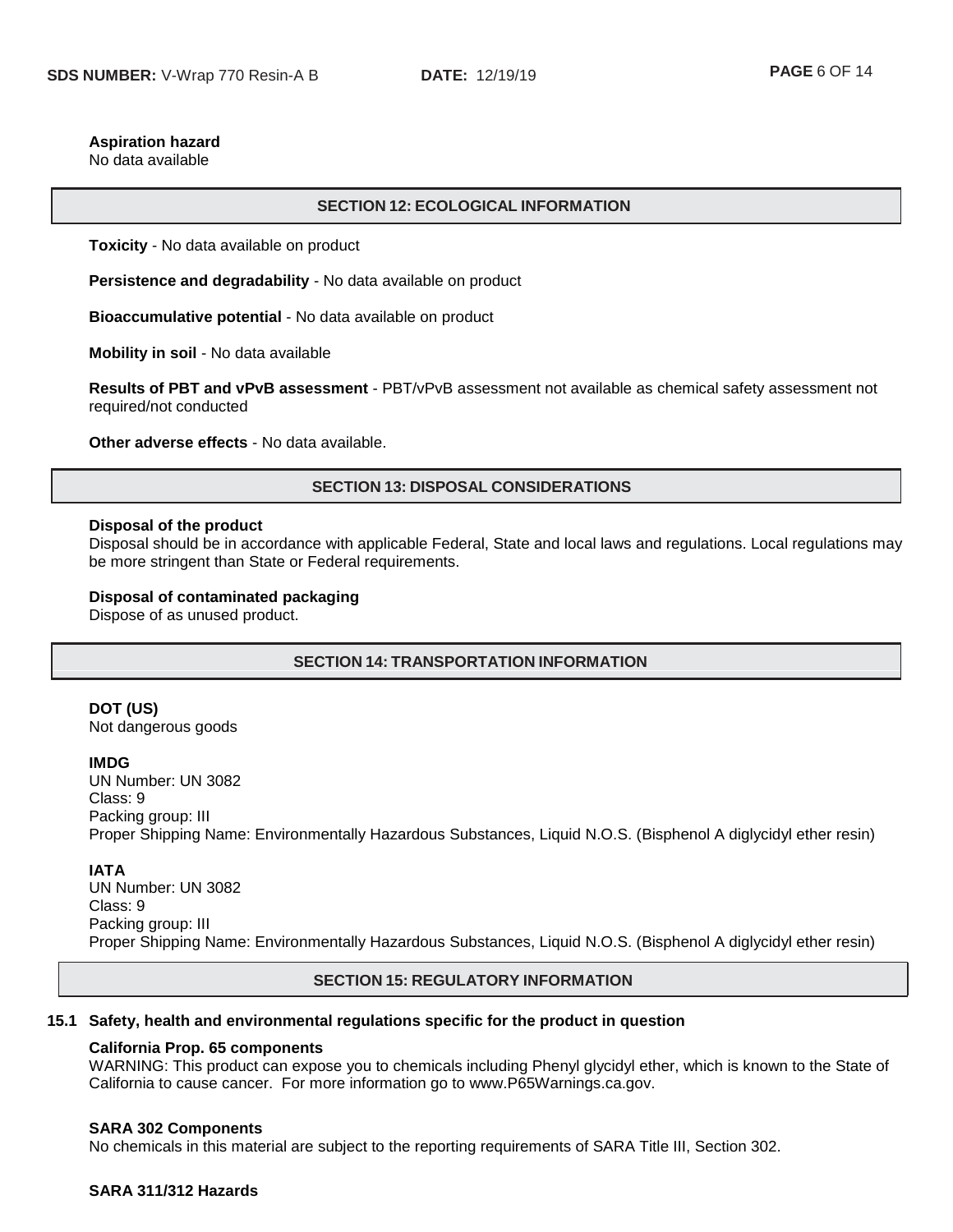Acute Health Hazard

## **SARA 313 Components**

This material does not contain any chemical components with known CAS numbers that exceed the threshold (De Minimis) reporting levels established by SARA Title III, Section 313.

**TSCA- Inventory status:** All components are all listed or exempt from the TSCA inventory.

#### **HMIS Rating**

| V-Wrap 770 Resin-A         |   |
|----------------------------|---|
| <b>HEALTH</b>              | 2 |
| <b>FLAMMABILITY</b>        |   |
| <b>PHYSICAL HAZARD</b>     |   |
| <b>PERSONAL PROTECTION</b> |   |

## **NFPA Rating**



## **SECTION 16: OTHER INFORMATION**

#### **16.1 Further information/disclaimer**

Date of issue: October 31, 2019.

SPECIAL PRECAUTIONS: Empty containers will retain some of the product residue. When handling of disposing of them, follow all label warnings, other instructions and waste disposal procedures.

DISCLAIMER: Wherever such words of phrases as "hazardous," "toxic," "carcinogen," etc. appear herein, they are used as defined or described under state employee right-to-know laws, Federal OSHA laws or the or the direct sources for these laws such as the International Agency for Research on Cancer (ISRC), the National Toxicology Program (NTP), etc. The use of such words or phrases should not be taken to mean that we deem or imply any substance or exposure to be toxic, hazardous or otherwise harmful. ANY EXPOSURE CAN ONLY BE UNDERSTOOD WITHIN THE ENTIRE CONTEXT OF ITS OCCURRENCE, WHICH INCLUDES SUCH FACTORS AS THE SUBSTANCE'S CHARACTERISTICS AS DEFINED IN THE SDS, AMOUNT AND DURATION OF EXPOSURES, OTHER CHEMICALS PRESENT AND PREEXISTING INDIVIDUAL DIFFERENCES IN RESPONSE TO THE EXPOSURE. The data provided is based on the information received from our raw material suppliers and other sources believed to be reliable. THIS DATA DOES NOT CONSTITUTE A GUARANTEE (EXPRESSED OF IMPLIED), WARRANTY (INCLUDING WARRANTY WITHOUT LIMITATION, MERCHANTABILITY OR FITNESS FOR A PARTICULAR PURPOSE ) OR REPRESENTATION (INCLUDING FREEDOM FROM PATENT LIABILITY) BY US WITH RESPECT TO THE DATA, THE PRODUCT DESCRIBED OR ITS USE FOR ANY SPECIFIC PURPOSE, EVEN IF THAT PURPOSE IS KNOWN TO US. WE DISCLAIM LIABILITY FOR DAMAGE OR INJURY INCURRING DIRECTLY OR INDIRECTLY FROM THE USE OF THIS PRODUCT.

STRUCTURAL TECHNOLOGIES, LLC urges suppliers and users of this product to evaluate its suitability and compliance with local regulations, as STRUCTURAL TECHNOLOGIES, LLC cannot foresee the nature of the final application nor final location of usage.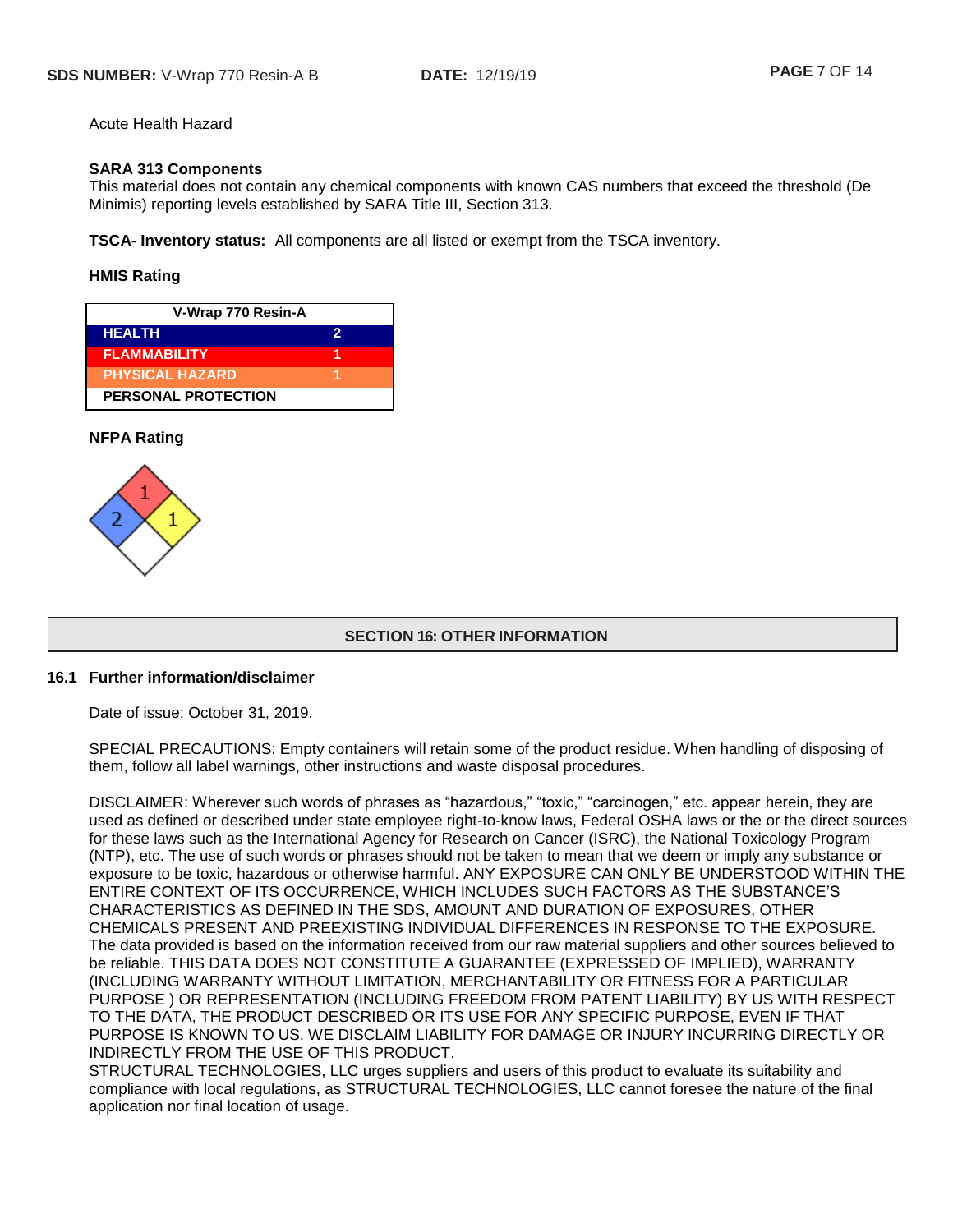# **SAFETY DATA SHEET**

# **SDS IDENTIFICATION NAME:** V-Wrap 770 Resin-B **PAGE:** 1 OF 7

**DATE:** 12/19/19

struc'tur'al

**TECHNOLOGIES** 

## **SECTION 1: IDENTIFICATION**

**1.1 Product identifier**

Product name V-Wrap 770 Resin-B

- **1.2 Other means of identification** Not applicable
- **1.3 Recommended use of the chemical and restrictions on use** "Part B" of a two-component epoxy adhesive

# **1.4 Supplier's details**

Name STRUCTURAL TECHNOLOGIES, LLC Address 10150 Old Columbia Road Columbia, MD 21046 USA

Telephone 410-859-6539

**1.5 Emergency phone number(s)**

CHEMTREC: 1-800-424-9300

# **SECTION 2: HAZARD(S) IDENTIFICATION**

## **General hazard statement**

Safety Data Sheet for V-Wrap 770 Resin-A must be reviewed together with this data sheet. The mixture of part A and part B does not produce any additional hazardous substances or components other than those listed in the Safety Data Sheet for each component.

# **2.1 Classification of the substance or mixture**

# **GHS classification in accordance with: (US) OSHA (29 CFR 1910.1200)**

- Acute toxicity, oral, Cat. 4
- Skin corrosion/irritation, Cat. 1B
- Eye damage/irritation, Cat. 1

## **2.2 GHS label elements, including precautionary statements**

#### **Pictogram**

**Signal word Danger**

**Hazard statement(s)**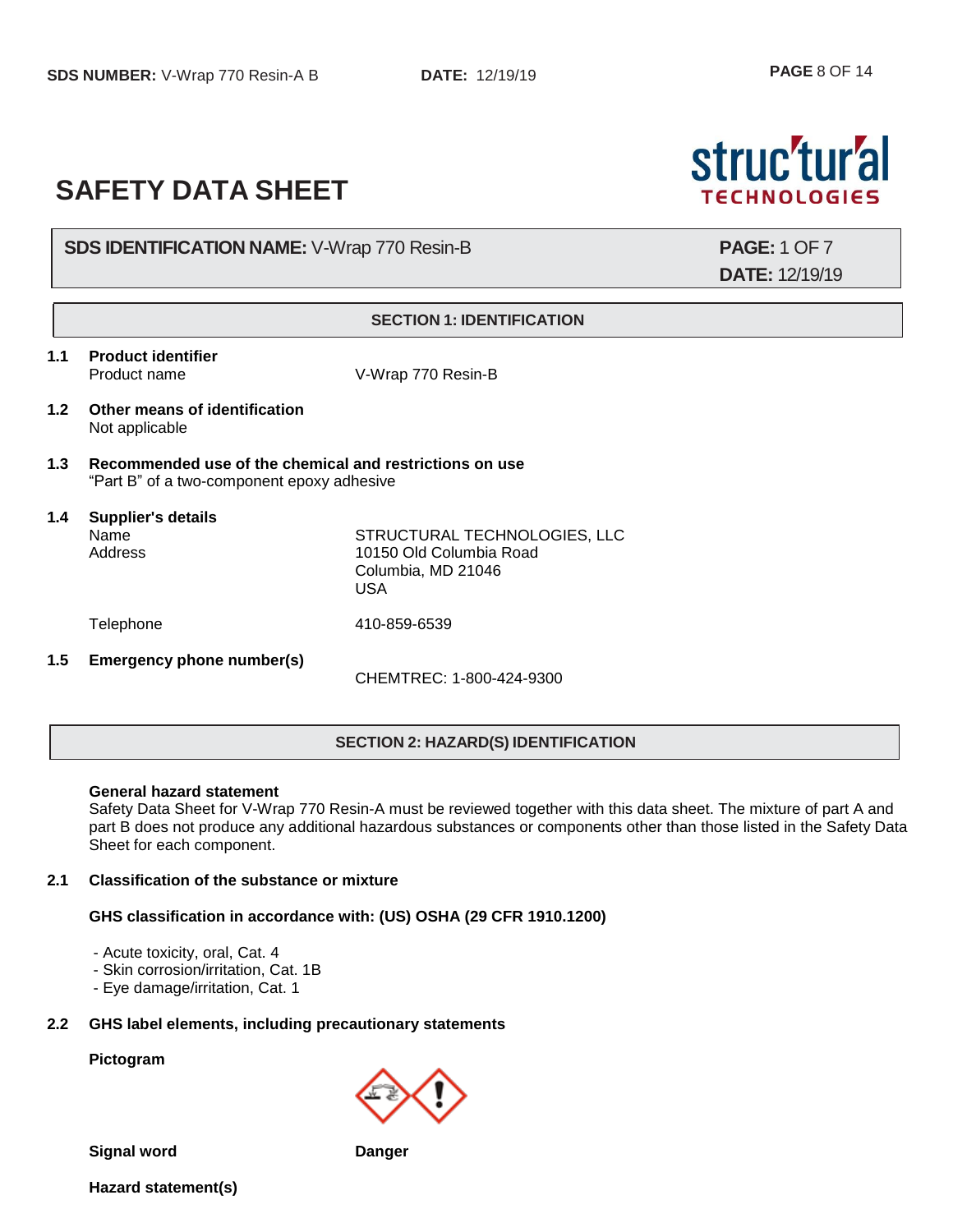| H302<br>H314<br>H318              | Harmful if swallowed<br>Causes severe skin burns and eye damage<br>Causes serious eye damage                 |
|-----------------------------------|--------------------------------------------------------------------------------------------------------------|
| <b>Precautionary statement(s)</b> |                                                                                                              |
| P <sub>260</sub>                  | Do not breathe fume/gas/mist/vapors/spray.                                                                   |
| P <sub>264</sub>                  | Wash hands and exposed skin thoroughly after handling.                                                       |
| P <sub>270</sub>                  | Do not eat, drink or smoke when using this product.                                                          |
| P <sub>280</sub>                  | Wear protective gloves/protective clothing/eye protection/face protection.                                   |
| P301+P312                         | IF SWALLOWED: Call a POISON CENTER / doctor if you feel unwell,                                              |
| P301+P330+P331                    | IF SWALLOWED: Rinse mouth. Do NOT induce vomiting.                                                           |
| P303+P361+P353                    | IF ON SKIN (or hair): Take off immediately all contaminated clothing. Rinse skin<br>with water/shower.       |
| P304+P340                         | IF INHALED: Remove person to fresh air and keep comfortable for breathing.                                   |
| P305+P351+P338+P310               | IF IN EYES: Rinse cautiously with water for several minutes. Remove contact                                  |
|                                   | lenses if present and easy to do. Continue rinsing. Immediately call a POISON<br>CENTER/doctor.              |
| P363                              | Wash contaminated clothing before reuse.                                                                     |
| P405                              | Store locked up.                                                                                             |
| P <sub>501</sub>                  | Dispose of contents/container in accordance with applicable Federal, State and<br>local laws and regulations |

## **Statement regarding ingredients of unknown toxicity**

Acute Toxicity, oral: 0.012%

## **SECTION 3: COMPOSITION/INFORMATION ON INGREDIENTS**

## **3.1 Substances**

Not applicable.

## **3.2 Mixtures**

| <b>Components</b>                               |                   |
|-------------------------------------------------|-------------------|
| <b>Component*</b>                               | Concentration*    |
| Poly(oxypropylene) diamine (CAS no.: 9046-10-0) | > 60.0 % (weight) |

## **Trade secret statement (OSHA 1910.1200(i))**

\*The specific chemical identities and/or actual concentrations or actual concentration ranges for one or more listed components are being withheld as trade secrets under the US regulation 29 CFR 1910.1200(i).

## **SECTION 4: FIRST AID MEASURES**

# **4.1 Description of necessary first-aid measures**

| General advice          | Consult a physician. Show this safety data sheet to the doctor in attendance.<br>Move out of dangerous area.                                                                                                            |
|-------------------------|-------------------------------------------------------------------------------------------------------------------------------------------------------------------------------------------------------------------------|
| If inhaled              | If breathed in, move person into fresh air. If not breathing, give artificial<br>respiration. Consult a physician.                                                                                                      |
| In case of skin contact | Take off immediately all contaminated clothing. Rinse skin with water/shower for<br>at least 15 minutes. Call a poison center or doctor if irritation develops or<br>persists. Wash contaminated clothing before reuse. |
| In case of eye contact  | Rinse cautiously with water for at least 15 minutes. Remove contact lenses, if<br>present and easy to do. Continue rinsing. Immediately call a poison center or<br>doctor.                                              |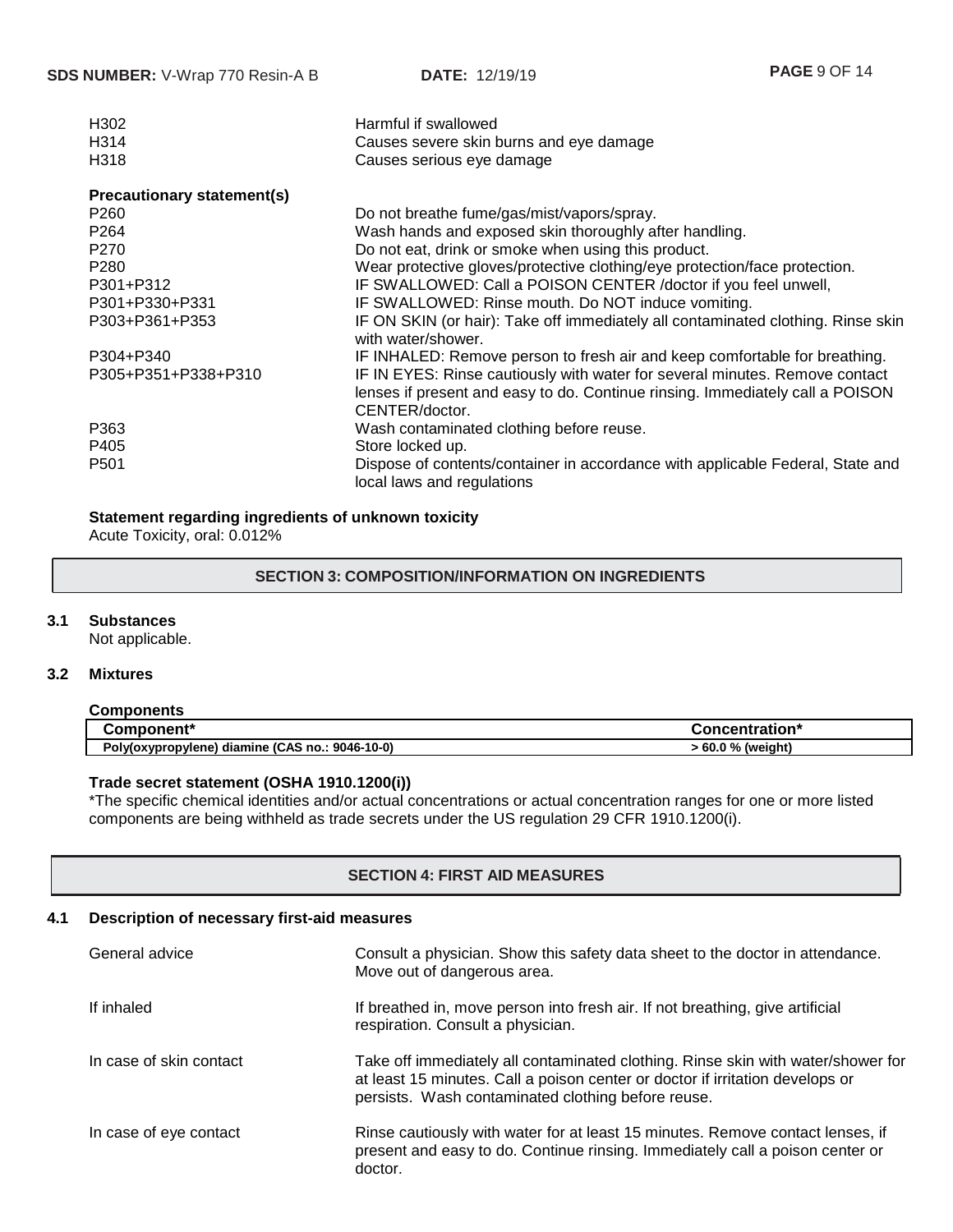If swallowed **Rinse mouth.** If vomiting occurs naturally, have victim lean forward to reduce the risk of aspiration. Do NOT induce vomiting unless directed to do so by medical personnel. Never give anything by mouth to an unconscious person. Call a poison center or doctor if you feel unwell.

## **4.2 Most important symptoms/effects, acute and delayed**

The most important known symptoms and effects are described in the labelling (see section 2) and/or in section 11

| If inhaled              | May cause respiratory irritation. Signs/symptoms may include cough, sneezing,<br>nasal discharge, headache, hoarseness, and nose and throat pain.                                                         |
|-------------------------|-----------------------------------------------------------------------------------------------------------------------------------------------------------------------------------------------------------|
| In case of skin contact | Causes severe skin burns. Signs/symptoms may include localized redness,<br>swelling, itching, intense pain, blistering, ulceration, and tissue destruction.                                               |
| In case of eye contact  | Causes serious eye damage. Signs/symptoms may include cloudy appearance<br>of the cornea, chemical burns, severe pain, tearing, ulcerations, significantly<br>impaired vision or complete loss of vision. |
| If swallowed            | Harmful if swallowed. May cause gastrointestinal irritation. Signs/symptoms<br>may include abdominal pain, stomach upset, nausea, vomiting and diarrhea.                                                  |

## **4.3 Indication of immediate medical attention and special treatment needed, if necessary** No data available.

# **SECTION 5: FIRE FIGHTING MEASURES**

## **5.1 Suitable extinguishing media** Use water spray, alcohol-resistant foam, dry chemical or carbon dioxide.

**5.2 Specific hazards arising from the chemical** Hazardous decomposition products: Carbon oxides, nitrogen oxides.

## **5.3 Special protective actions for fire-fighters** Wear self-contained breathing apparatus for firefighting if necessary.

## **SECTION 6: ACCIDENTAL RELEASE MEASURES**

**6.1 Personal precautions, protective equipment and emergency procedures** Ensure adequate ventilation. Wear respiratory protection. For personal protection see section 8.

## **6.2 Environmental precautions**

Prevent further leakage or spillage if safe to do so. Do not let product enter drains. Discharge into the environment must be avoided.

#### **6.3 Methods and materials for containment and cleaning up**

Contain and collect spillage with non-combustible, absorbent material e.g. sand, earth, vermiculite or diatomaceous earth if safe to do so. Keep in suitable, closed containers for disposal.

## **Reference to other sections**

For disposal see section 13.

#### **SECTION 7: HANDLING AND STORAGE**

## **7.1 Precautions for safe handling**

Avoid contact with skin and eyes. Avoid inhalation of vapour or mist. Handle in accordance with good industrial hygiene and safety practice. Keep away from heat, sparks and open flame. For precautions see section 2.2.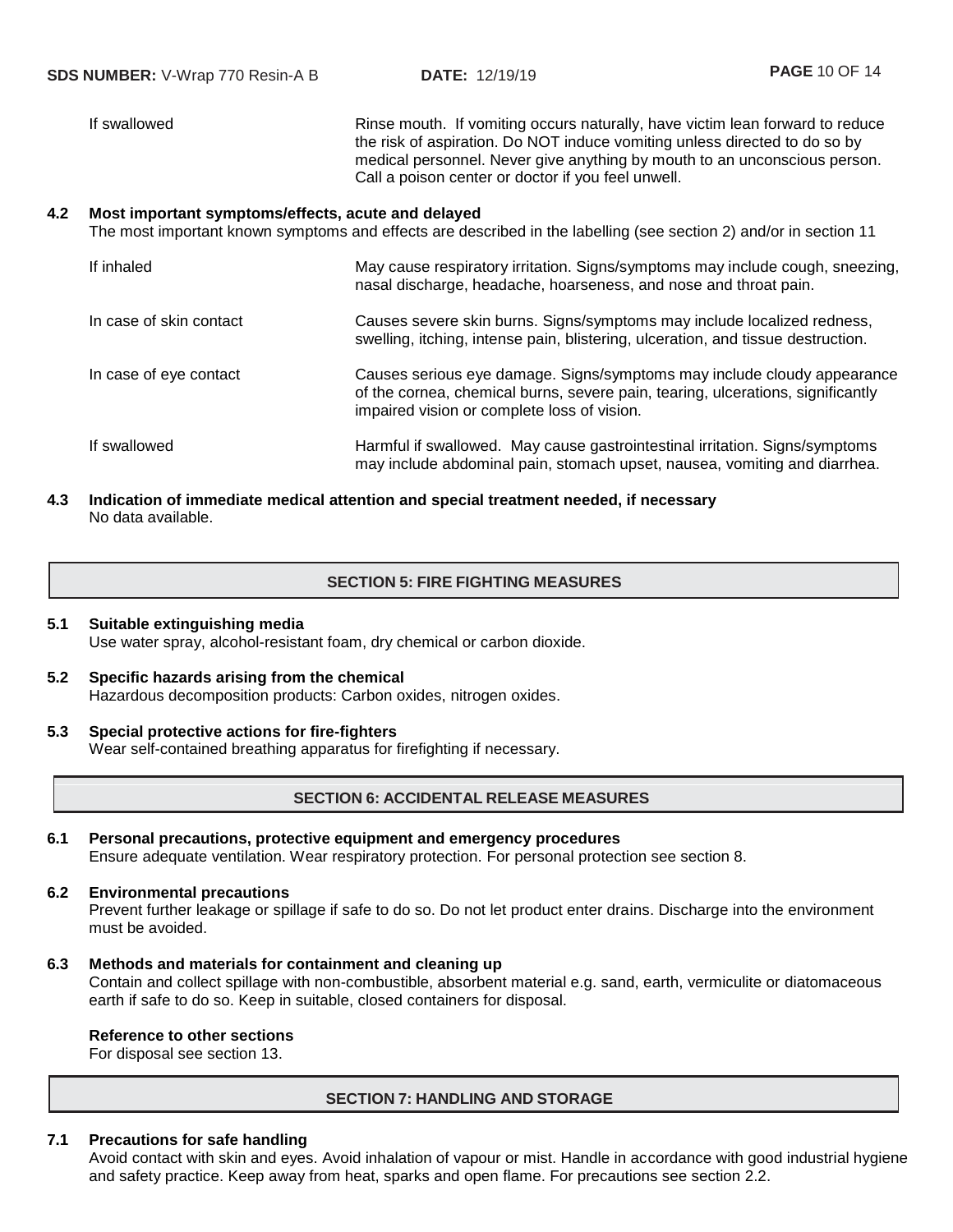# **7.2 Conditions for safe storage, including any incompatibilities**

Keep container tightly closed in a dry, cool and well-ventilated place.

## **Specific end use(s)**

Apart from the uses mentioned in section 1.2 no other specific uses are stipulated

## **SECTION 8: EXPOSURE CONTROLS/PERSONAL PROTECTION**

## **'8.1 Control parameters**

Not established

## **8.2 Appropriate engineering controls**

Use ventilation adequate to keep exposures (airborne levels of dust, fume, vapor, gas, etc.) below recommended exposure limits.

**8.3 Individual protection measures, such as personal protective equipment (PPE)**

## **Pictograms**



## **Eye/face protection**

Tightly fitting safety goggles. Use equipment for eye protection tested and approved under appropriate government standards such as NIOSH (US) or EN 166(EU).

#### **Skin protection**

Handle with gloves. Gloves must be inspected prior to use. Use proper glove removal technique (without touching glove's outer surface) to avoid skin contact with this product. Dispose of contaminated gloves after use in accordance with applicable laws and good laboratory practices. Wash and dry hands.

#### **Body protection**

The type of protective equipment must be selected according to the concentration and amount of the dangerous substance at the specific workplace.

#### **Respiratory protection**

Where risk assessment shows air-purifying respirators are appropriate use respirator and components tested and approved under appropriate government standards such as NIOSH (US) or CEN (EU).

**Thermal hazards** – No data available

**Environmental exposure controls** - Do not let product enter drains.

#### **SECTION 9: PHYSICAL & CHEMICAL PROPERTIES**

## **Information on basic physical and chemical properties**

| Appearance/form (physical state, color, etc.) | Clear liquid       |
|-----------------------------------------------|--------------------|
| Odor                                          | Mild pungent       |
| Odor threshold                                | No data available. |
| рH                                            | No data available. |
| Melting point/freezing point                  | No data available. |
| Initial boiling point and boiling range       | No data available. |
| Flash point                                   | >572°F/300°C       |
| Evaporation rate                              | No data available. |
| Flammability (solid, gas)                     | Not applicable.    |
| Upper/lower flammability limits               | No data available. |
| Upper/lower explosive limits                  | No data available. |
| Vapor pressure                                | No data available. |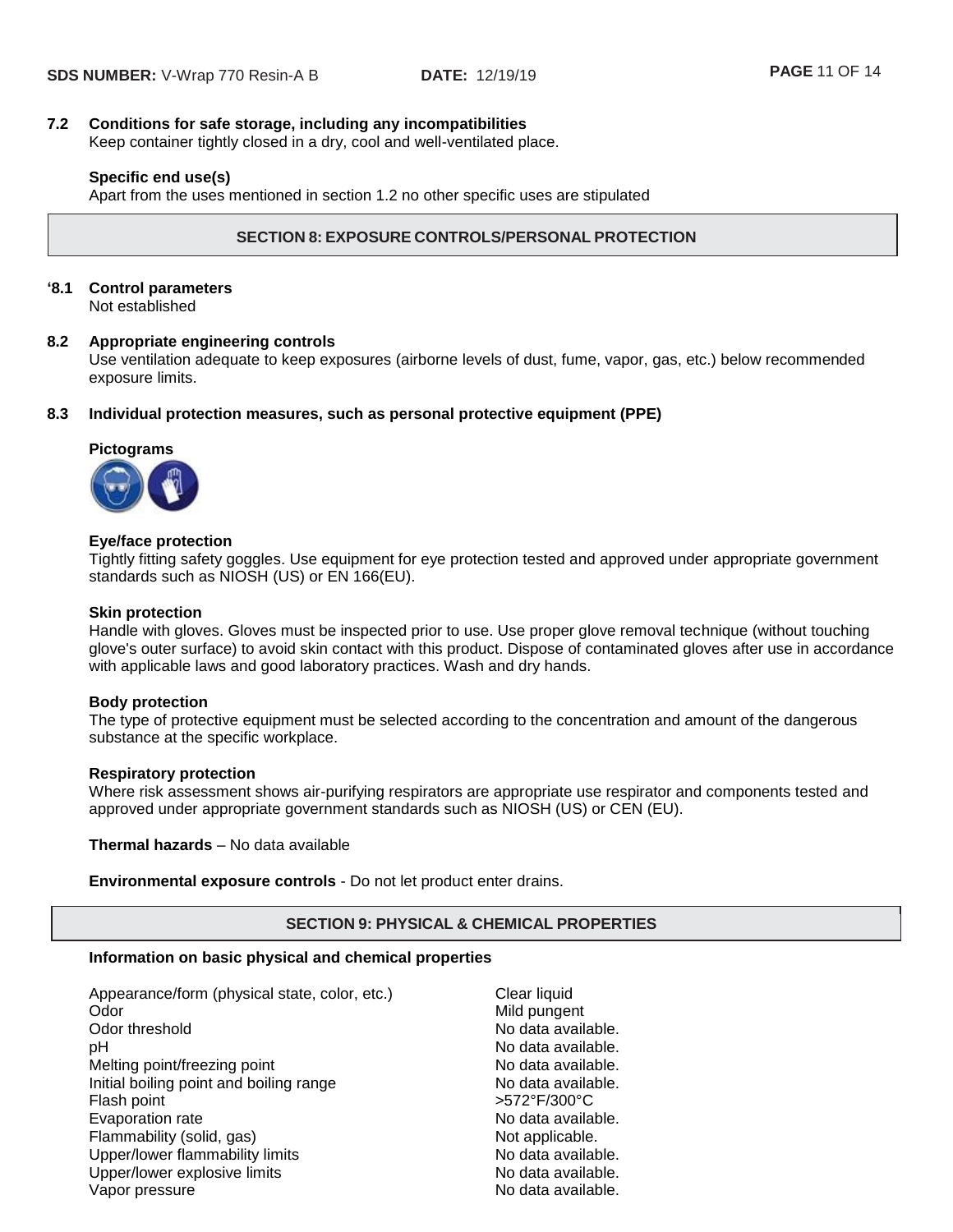Vapor density and the set of the set of the No data available. Relative density **No data available.** No data available. Specific gravity 0.96 Solubility(ies) example in the example of the example of the Practically insoluble in water Partition coefficient: n-octanol/water No data available. Auto-ignition temperature No data available. Decomposition temperature No data available. Viscosity **No data available.** Explosive properties **No assume that a set of the set of the set of the set of the set of the set of the set of the set of the set of the set of the set of the set of the set of the set of the set of the set of the set of** Oxidizing properties No data available.

## **SECTION 10: STABILITY AND REACTIVITY**

- **10.1 Reactivity** Not data available.
- **10.2 Chemical stability** Stable under normal storage conditions.
- **10.3 Possibility of hazardous reactions** Exothermic reaction will occur in the presence of strong acids.
- **10.4 Conditions to avoid** Keep away from heat, flames and sparks. Keep away from incompatible materials.
- **10.5 Incompatible materials** Strong acids, isocyanates, and oxidizing agents.
- **10.6 Hazardous decomposition products** Carbon oxides, nitrogen oxides, and other toxic gases or vapors.

## **SECTION 11: TOXICOLOGICAL INFORMATION**

#### **Information on toxicological effects**

**Acute toxicity** Harmful if swallowed

Likely Routes of Exposure: Eye contact. Skin contact. Ingestion. Inhalation.

Oral - Product: ATEmix: 460.75 mg/kg Dermal - Product: ATEmix: 2,984.55 mg/kg Inhalation - Product: No data available.

## **Skin corrosion/irritation**

Causes severe skin burns

**Serious eye damage/irritation** Causes serious eye damage

#### **Respiratory or skin sensitization** - No data available

**Germ cell mutagenicity** - No data available

#### **Carcinogenicity**

IARC: No component of this product present at levels greater than or equal to 0.1% is identified as probable, possible or confirmed human carcinogen by IARC.

NTP: No component of this product present at levels greater than or equal to 0.1% is identified as a known or anticipated carcinogen by NTP.

OSHA: No component of this product present at levels greater than or equal to 0.1% is identified as a carcinogen or potential carcinogen by OSHA.

## **Reproductive toxicity** - No data available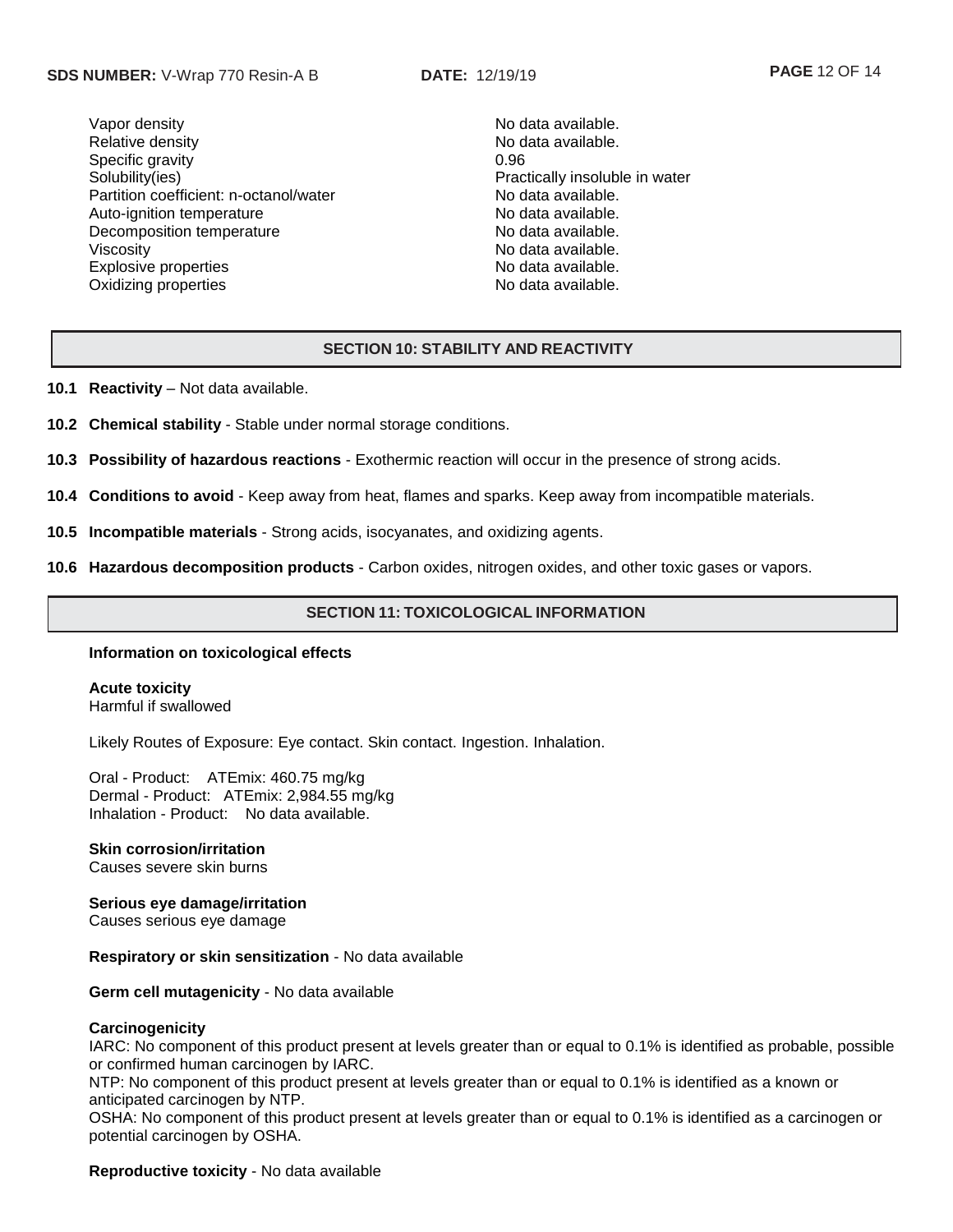#### **STOT-single exposure** - No data available

#### **STOT-repeated exposure** - No data available

#### **Aspiration hazard** - No data available

## **SECTION 12: ECOLOGICAL INFORMATION**

**Toxicity** - No data available on product

**Persistence and degradability** - No data available on product

**Bioaccumulative potential** - No data available on product

**Mobility in soil** - No data available

**Results of PBT and vPvB assessment** - PBT/vPvB assessment not available as chemical safety assessment not required/not conducted

**Other adverse effects** - No data available.

#### **SECTION 13: DISPOSAL CONSIDERATIONS**

**Disposal of the product** - Disposal should be in accordance with applicable Federal, State and local laws and regulations. Local regulations may be more stringent than State or Federal requirements.

**Disposal of contaminated packaging** - Dispose of as unused product.

## **SECTION 14: TRANSPORTATION INFORMATION**

#### **DOT (US)**

UN Number: UN 2735 Class: 8 Packing group: II Proper Shipping Name: AMINES, LIQUID, CORROSIVE, N.O.S. (Contains Polyoxypropylene Diamine)

#### **IMDG**

UN Number: UN 2735 Class: 8 Packing group: II Proper Shipping Name: AMINES, LIQUID, CORROSIVE, N.O.S. (Contains Polyoxypropylene Diamine)

#### **IATA**

UN Number: UN 2735 Class: 8 Packing group: II Proper Shipping Name: AMINES, LIQUID, CORROSIVE, N.O.S. (Contains Polyoxypropylene Diamine)

#### **SECTION 15: REGULATORY INFORMATION**

#### **15.1 Safety, health and environmental regulations specific for the product in question**

## **California Prop. 65 components**

This product does not contain any chemicals known to State of California to cause cancer, birth defects, or any other reproductive harm.

#### **SARA 302 Components**